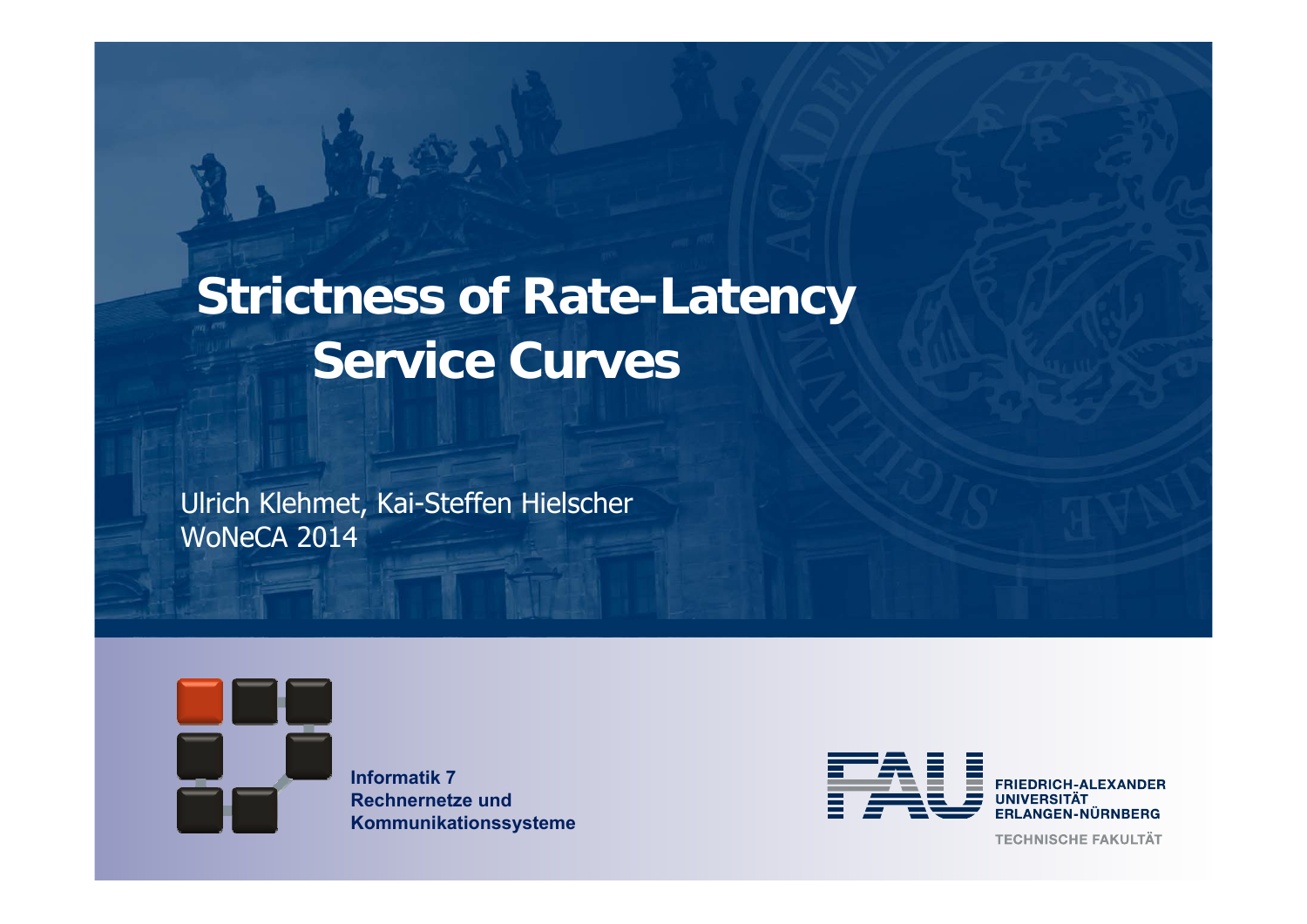

- **Modelling by Network Calculus**
- **Aggregate scheduling**
- **Strictness of service curves**
- Examples of strictness & non-strictness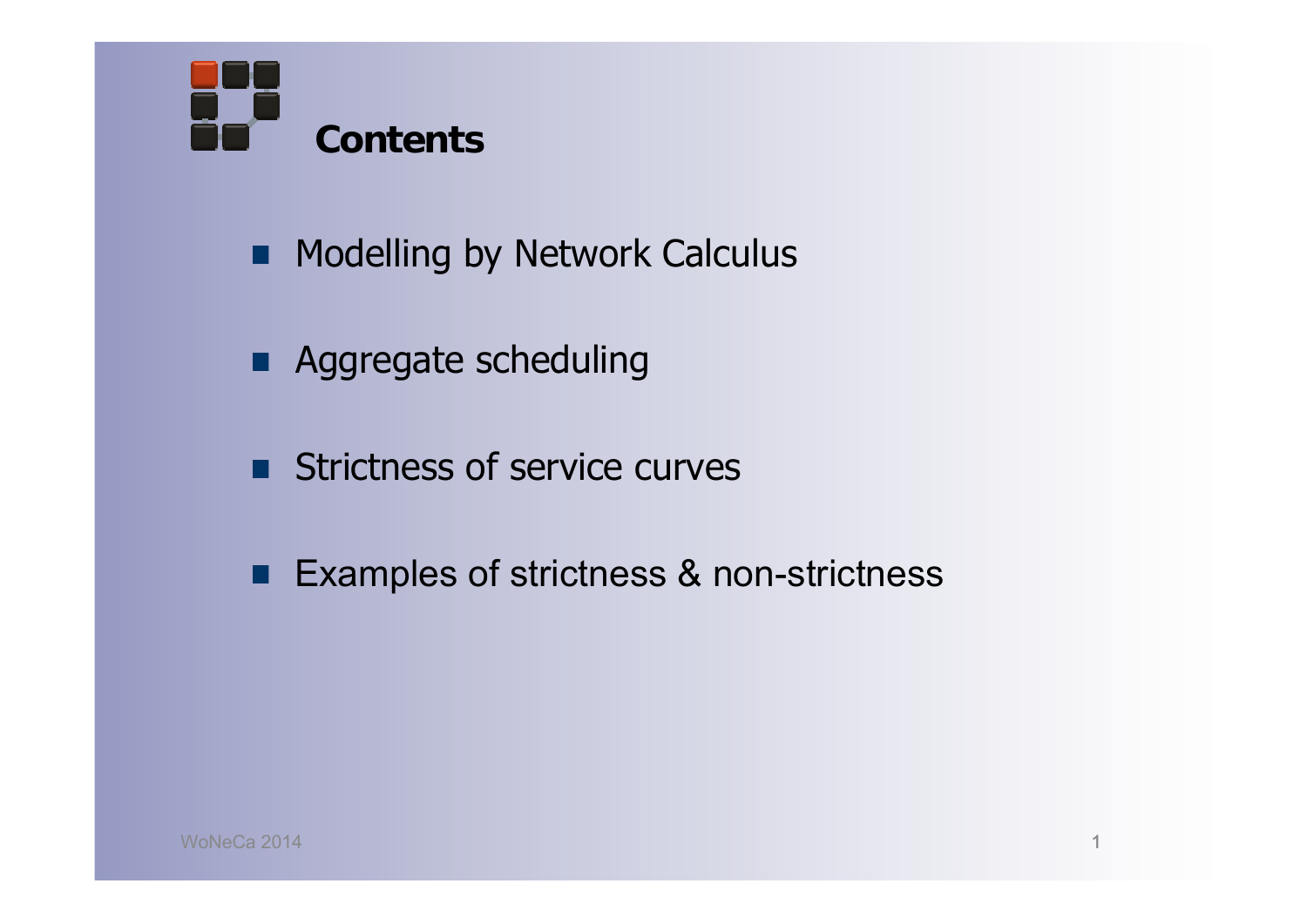**Network Calculus**

Deterministic modelling of П traffic flows

Arrival curve  $\alpha$ 

**x** is constrained by  $\alpha \Leftrightarrow$  for all  $\Delta t$  :

 $x(s + \Delta t) - x(s) \leq \alpha(\Delta t)$ 

Service curve  $\beta$ **y** is low-bounded by  $(x \otimes \beta)(t)$  :  $y(t) \ge \inf_{s \le t} (x(s) + \beta(t - s))$  $\geq \inf(x(s) + \beta(t$  $\inf_{s} (x(s) + \beta)$ 

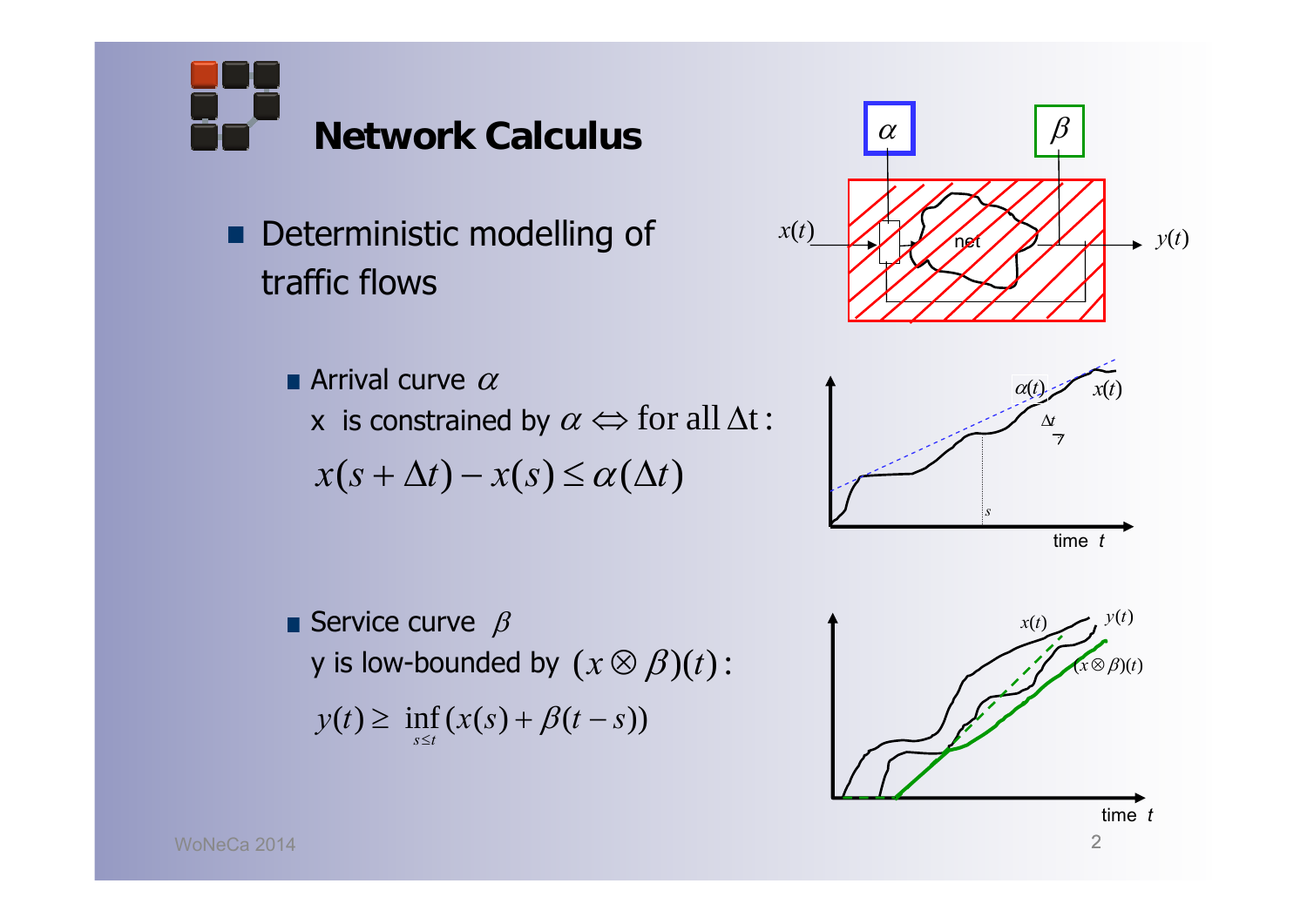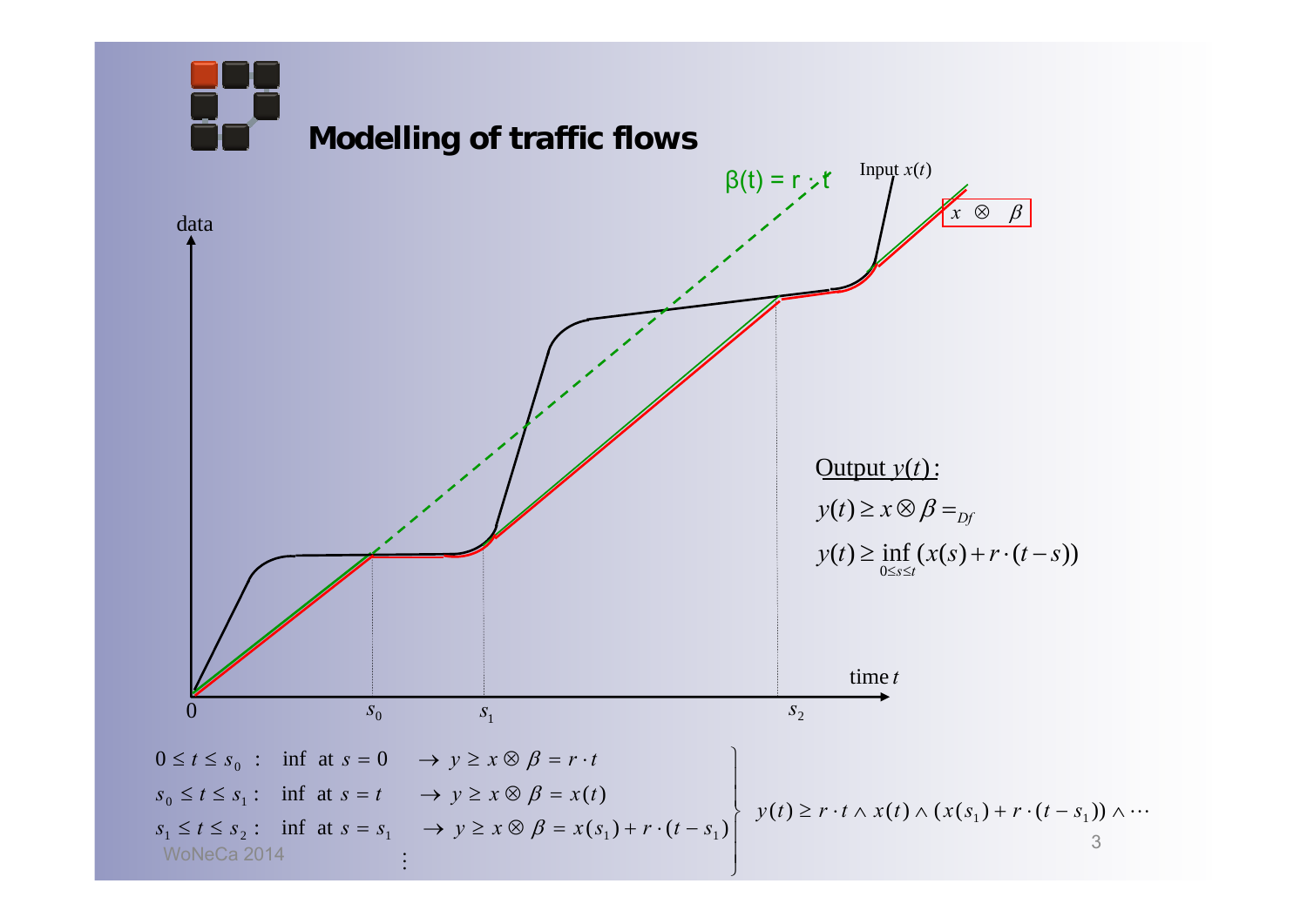**Modelling of traffic flows**

## **Example**

**Arrival curve: Token Bucket** 

$$
\alpha_{r,b}(t) = \begin{cases} r \cdot t + b & \text{if } t > 0 \\ 0 & \text{if } t = 0 \end{cases}
$$

Service curve: Rate-Latency



*T*

 $\overline{\mathcal{L}}$  $\bigg\{$  $\sqrt{\frac{1}{2}}$  $\leq$  $=\begin{cases} R \cdot (t - T) & t > T \\ 0 & t \leq T \end{cases}$  $B_{RT}(t) = \begin{cases} R \cdot (t - T) & t > T \\ 0 & t \le T \end{cases}$  $R(t - T)$  $\beta_{\!R,T}(t)$ 



*βR,T* : An incoming input is served with minimum rate *R* after a possibly maximal delay *T* (worst case scenario)

WoNeCa 2014

*t*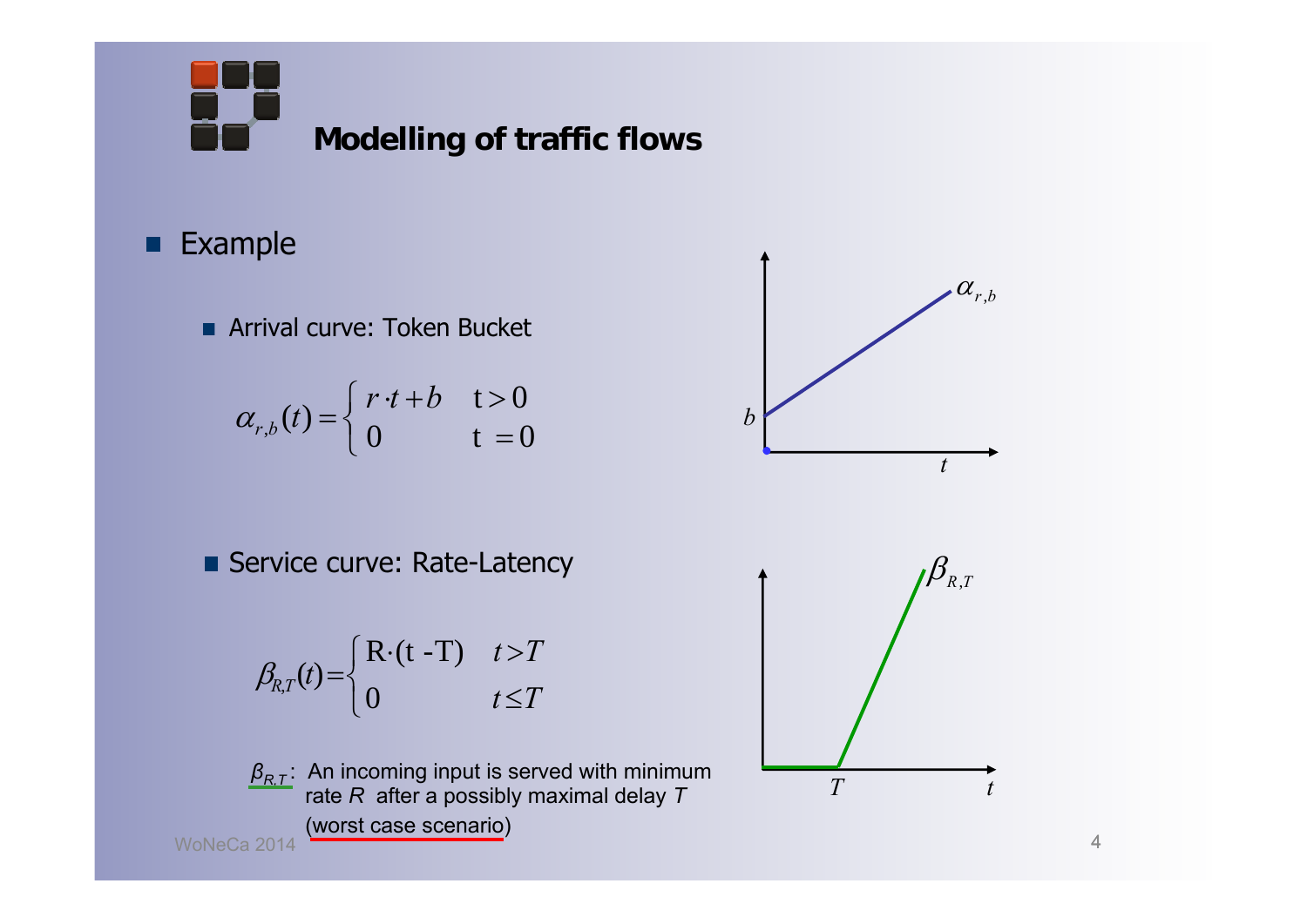**Bounds of Backlog, Delay and Output**

#### Theorem: **Three Bounds** ■

#### Backlog bound ν п

 $v(t) := x(t) - y(t) \le \sup\{\alpha(s) - \beta(s)\}$ 0*s*

Delay bound  $d(t)$ 

 $d(t) \leq h(\alpha, \beta) := \sup\{\inf(\tau \geq 0 : \alpha(t) \leq \beta(t + \tau)\}\$  $t \geq 0$ 

*td(t) v*αβ

Output bound  $\alpha$ 

 $y(t) - y(s) \le \alpha^* = \sup{\{\alpha(t + s) - \beta(s)\}}$  $\overline{0}$ *s* $\mathbf{I}$ 

\*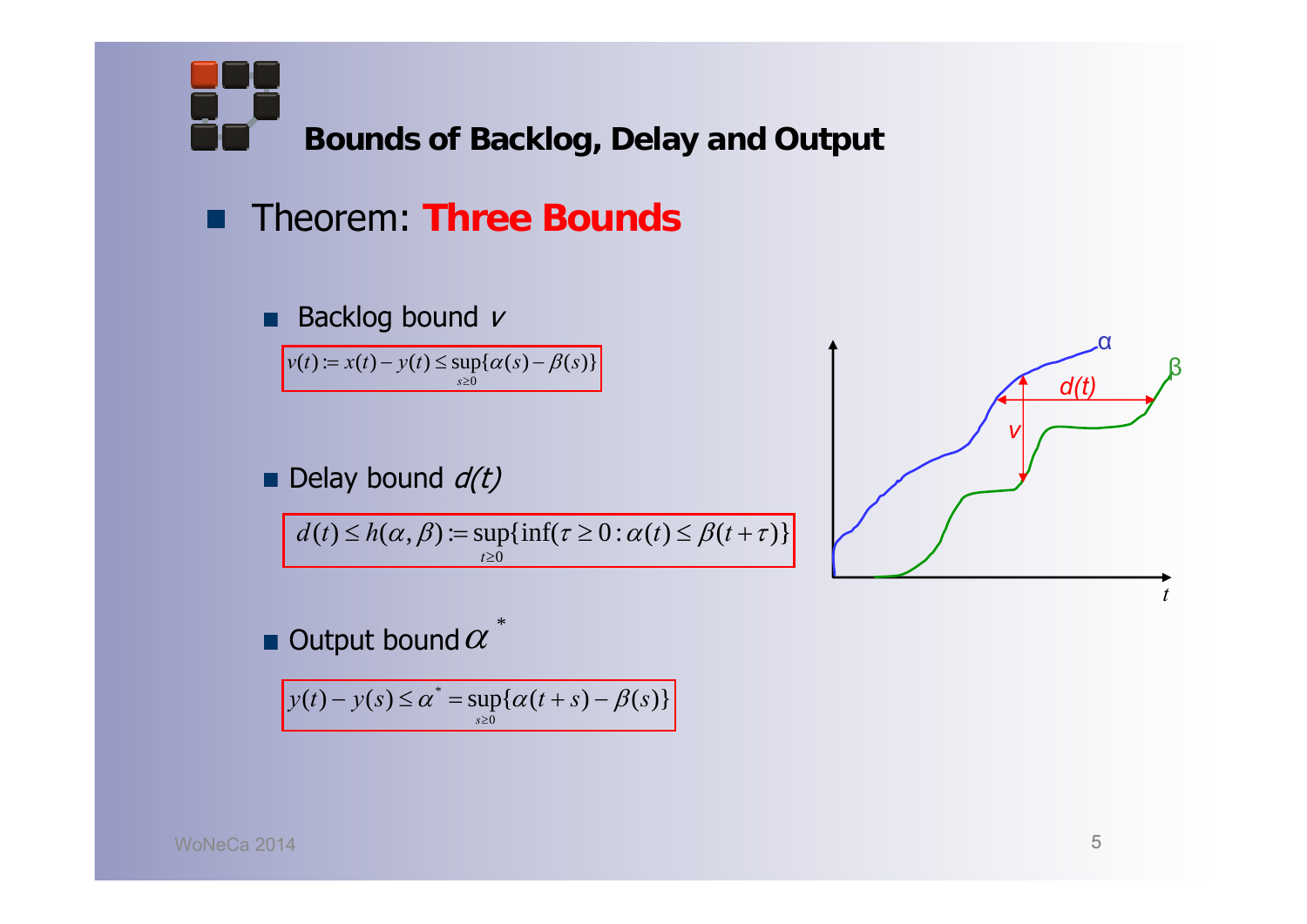**Bounds of Backlog, Delay and Output**

Example: Token bucket input  $\alpha_{\scriptscriptstyle r,b}$ ■ Rate-latency output  $\beta_{_{R,T}}$ 



 $(\alpha^* = rt + b + rT) = r(t + T) + b$ Output Bound  $\alpha^*$  : Backlo g Boun d :  $\widetilde{\phantom{m}}$  $\overline{\phantom{0}}$ new burst

$$
v(t) = b + rT
$$

 $d(t) \leq T + b/R$ Delay Bound :

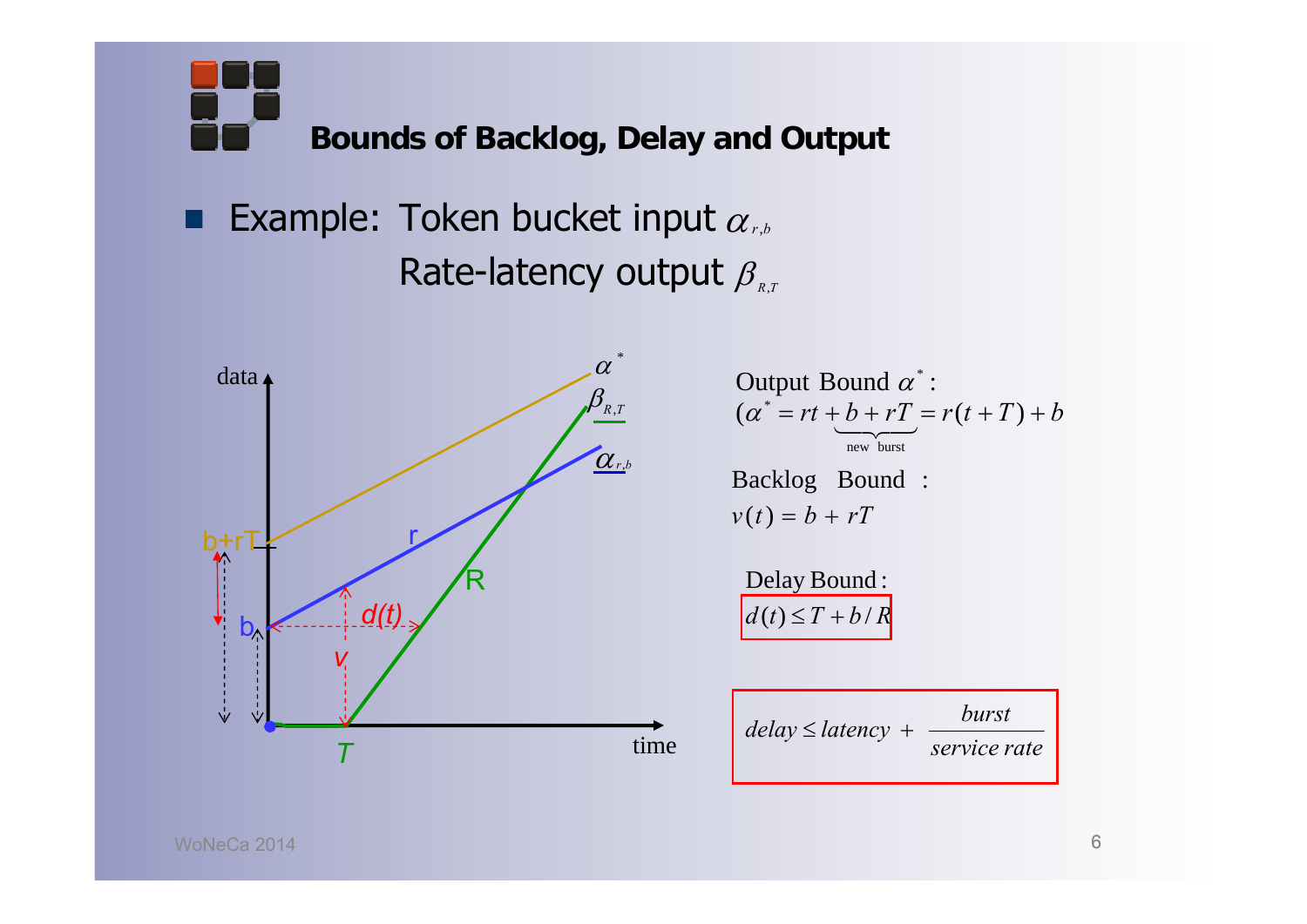**Aggregate scheduling**

- Aggregated input  $x=$  $= \sum$ *i* $x = \sum x_i$
- Aggregated output  $y=$  $= \sum$ *i* $y = \sum y_i$
- Aggregated arrival curve  $\;\alpha=$  $\alpha = \sum \alpha_i$ *i*
- Total Service curve  $\beta(t) = \beta_{\textit{aggr}}(t)$

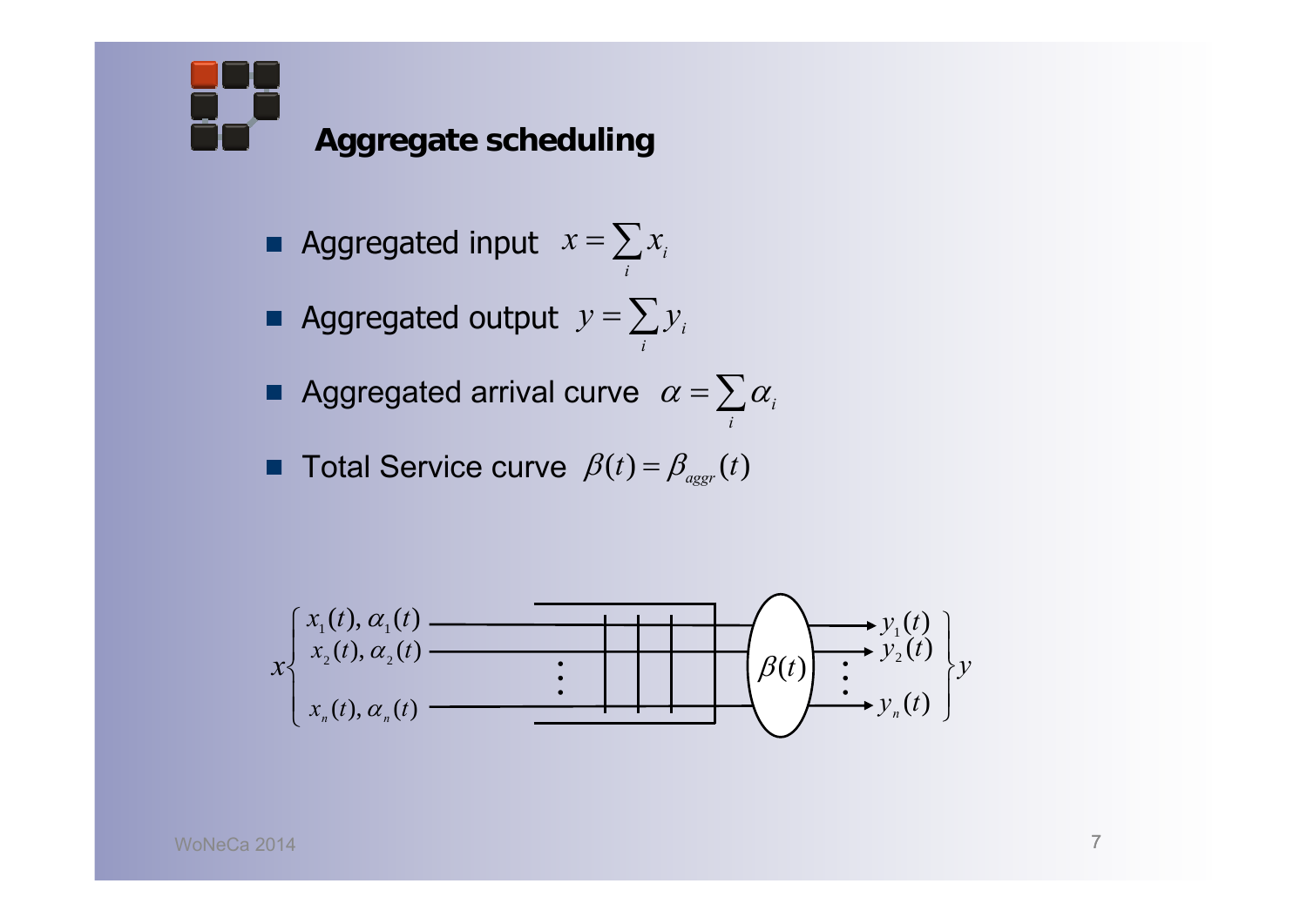

Single flow worst-case analysis based on  $\beta(t) = \beta_{\text{ager}}(t)$ п

$$
X_{aggr}(t) = X_1(t) + X_2(t)
$$
  
\n
$$
\overbrace{\alpha_{aggr}(t) = \alpha_1(t) + \alpha_2(t)}^{X_{aggr}(t) - X_1(t) + X_2(t)}
$$
 
$$
= \prod_{\text{aggr}(t) - X_1(t) + X_2(t)}
$$
 
$$
= Y_1(t) + Y_2(t)
$$

### Demultiplexing:

- Flow 1 and flow 2 interfere with each other  $-$  how much service e.g. is left for flow 1?
- $d_1(t)$  e.g. of flow  $\ X_1$  after servicing  $X_{aggr}$ demultiplexing ?  $\Rightarrow$
- $\beta_1$  exist for single service  $X_1$  with  $\ Y_1 \geq X_1 \otimes \beta_1$ such that:  $d_1(t) \leq \sup\{\inf(\tau \geq 0 : \alpha_1(t) \leq \beta_1(t + \tau)\}\$ ?  $t \geq 0$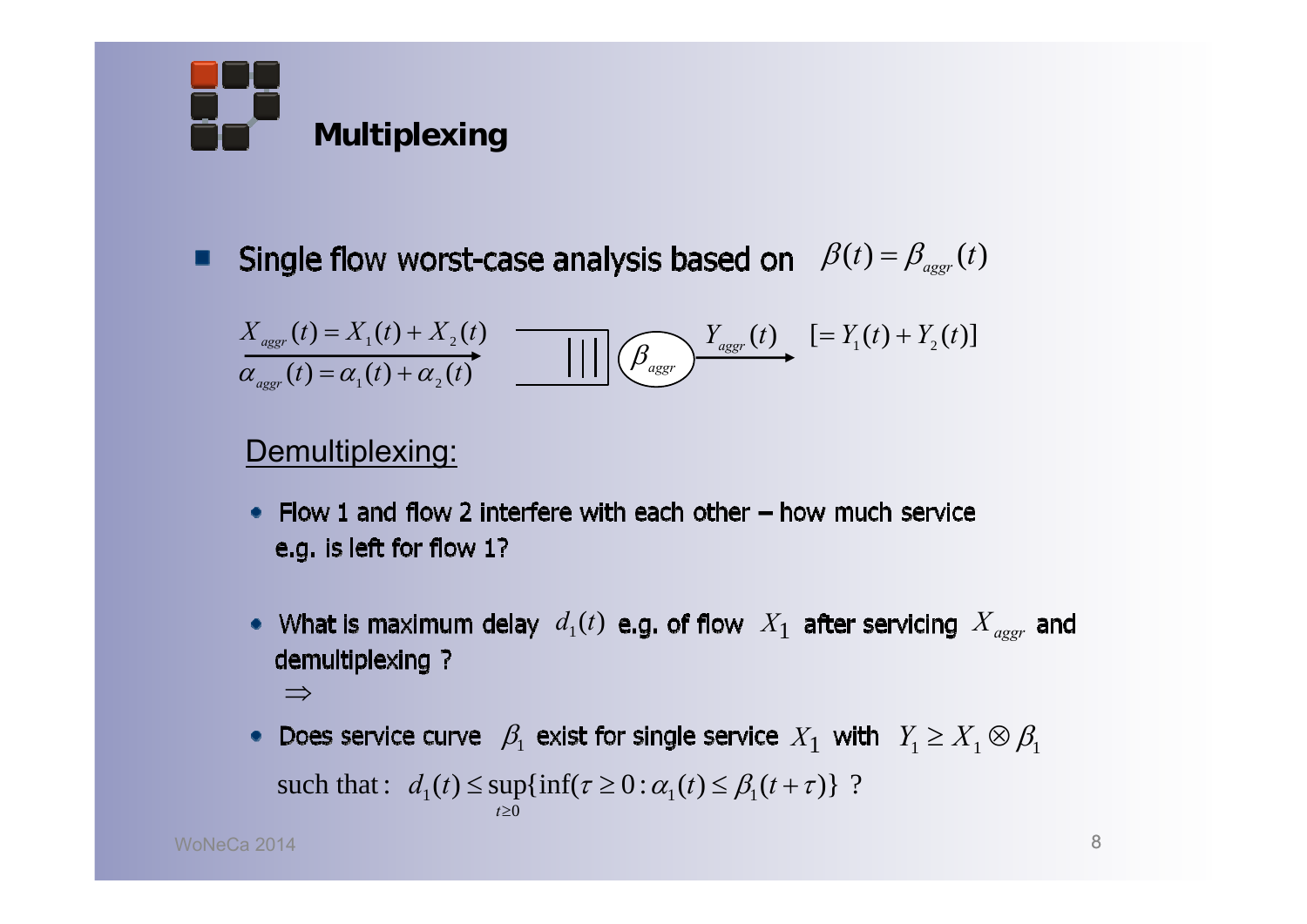

Theorem: Aggr. Service Curve minus flow 2-Arrival Curve

$$
\beta_{1,\tau}(t) = [\beta_{aggr}(t) - \alpha_2(t-\tau)]^* \cdot 1_{t>0}
$$

 $B_1(t) = [\beta_{a \text{g} \text{g} \text{r}}(t) - \alpha_2(t)]^{\text{T}} \cdot 1_{t>0}$ 

*aggr <sup>t</sup> <sup>t</sup> <sup>t</sup> <sup>t</sup>* • Is true for **Blind** multiplexing only if **service**

1, <sup>2</sup> <sup>1</sup> <sup>0</sup> ( ) [ ( ) ( )] *aggr <sup>t</sup> <sup>t</sup> <sup>t</sup> <sup>t</sup>* • Is generally true for **FIFO** multiplexing

**curve** 
$$
\beta_{aggr}(t)
$$
 is **strict**

(Blind: Service of flow  $\mathsf{x}_1$  and  $\mathsf{x}_2$  with unknown arbitration)

### Definition :

 $y(t) - y(s) \geq \beta(s-t)$ . any backlogged period  $u = [s, t]$  the output y is at least equal to  $\beta(u)$ : Service curve  $\beta$  of a system S is a strict service curve if during

■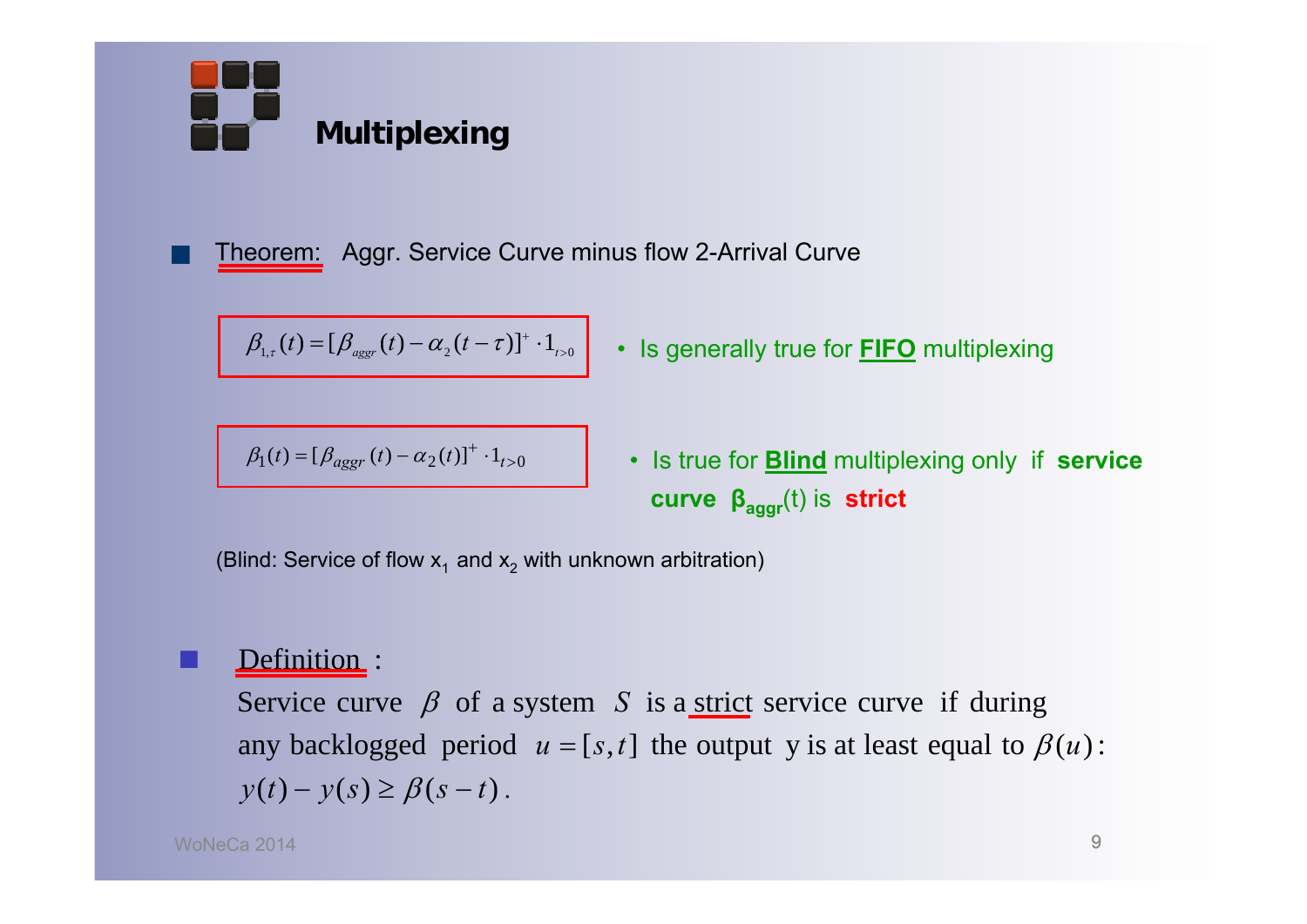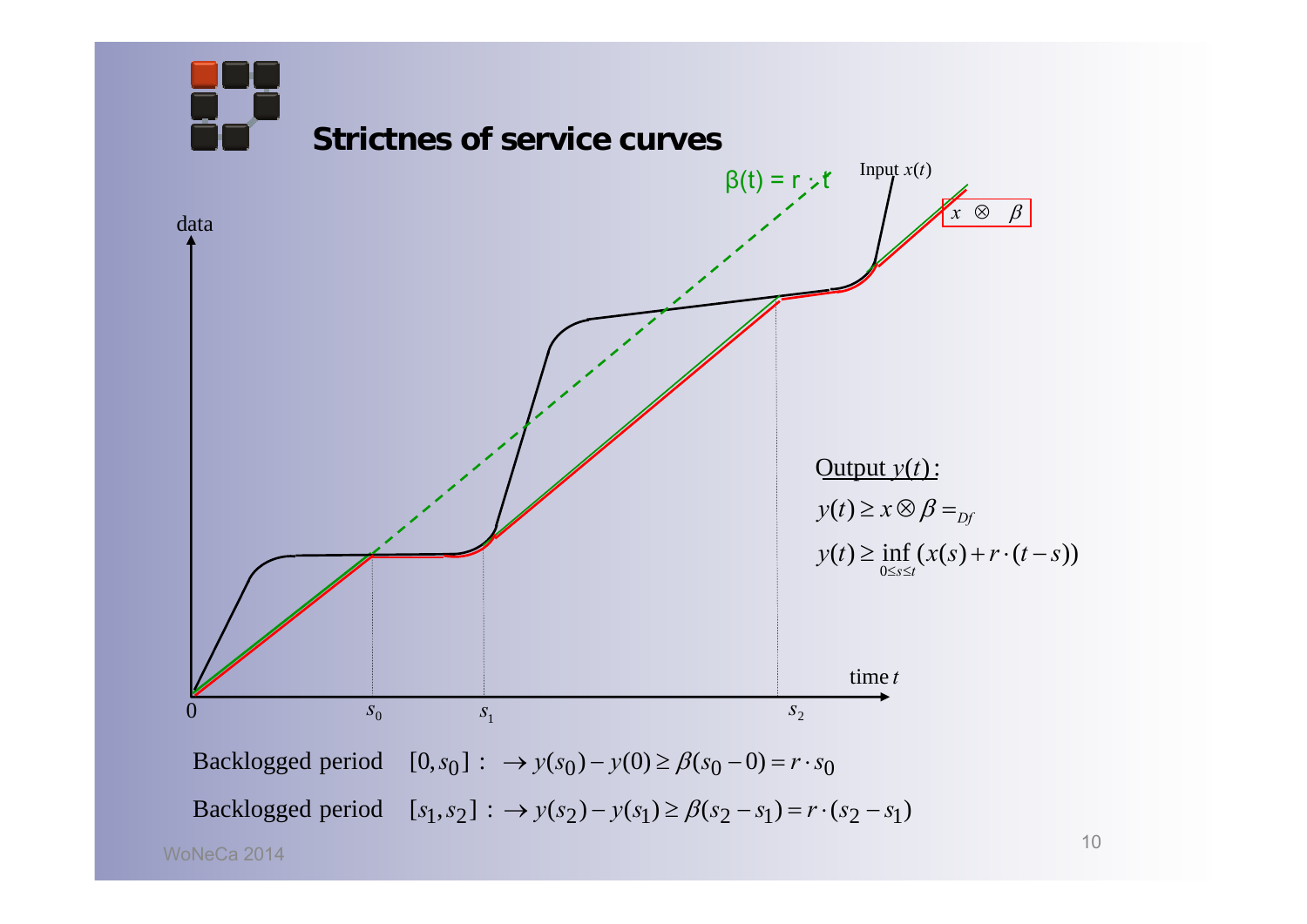Example: input  $x(t) = r \cdot t + b$  $\rho$   $\text{output} = y(t) \geq x \otimes \beta = (r \cdot t + b) \otimes \beta_{_{R,T}} = \{b + r(t - T)\} \wedge \{R(t - T)\}$ 



(here : busy period is never ending)

WoNeCa 2014

11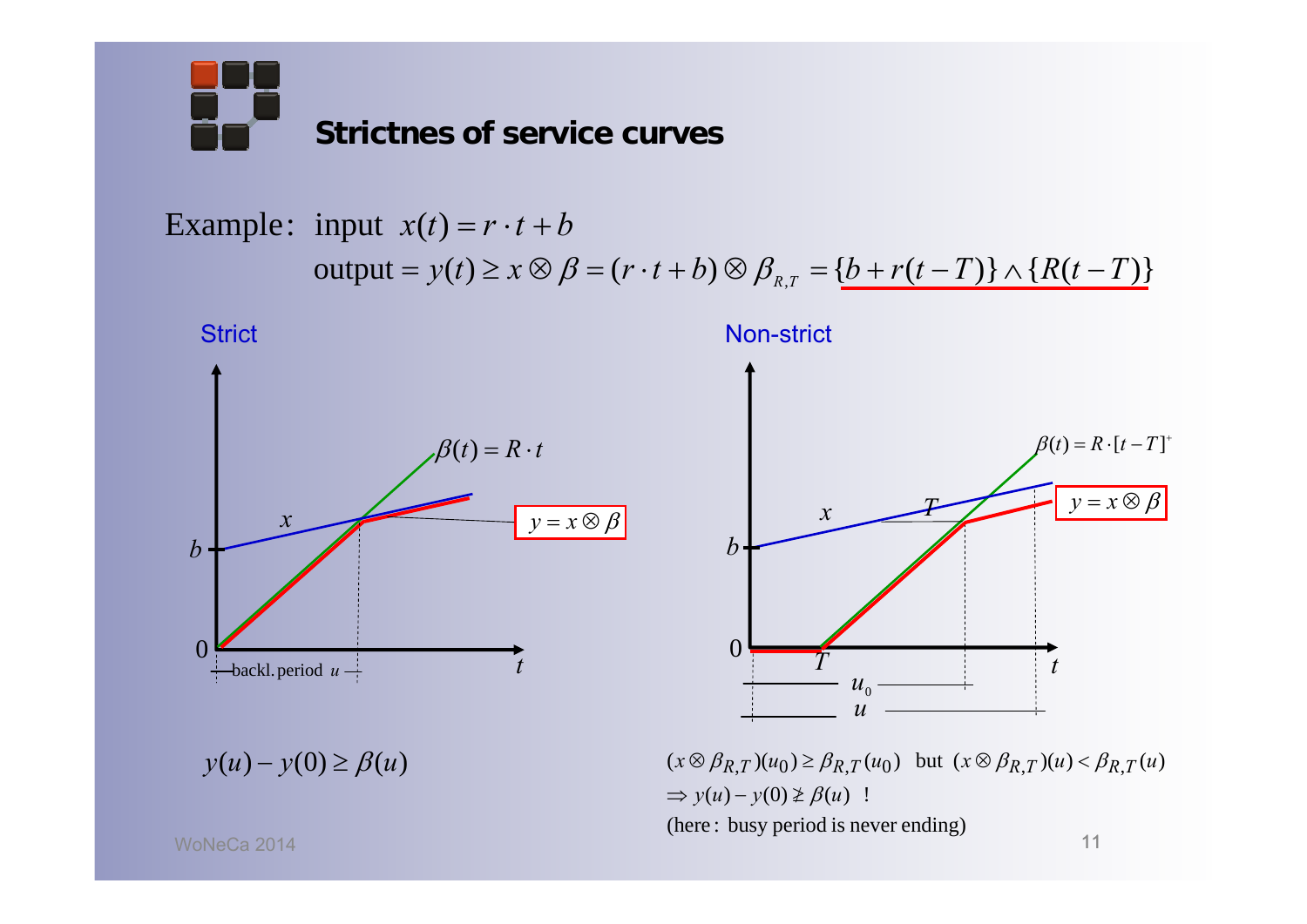## **Another example**



- service curve  $\beta = \beta_{R,T}$  $\beta = \beta$ 

- arrival curve  $\alpha = \alpha_{r,b}$  $\alpha = \alpha$
- -- input stair function x
- output function y

is strict *β*

### Notice:

 $\Rightarrow$ 

Each input of x starts a new backlogged period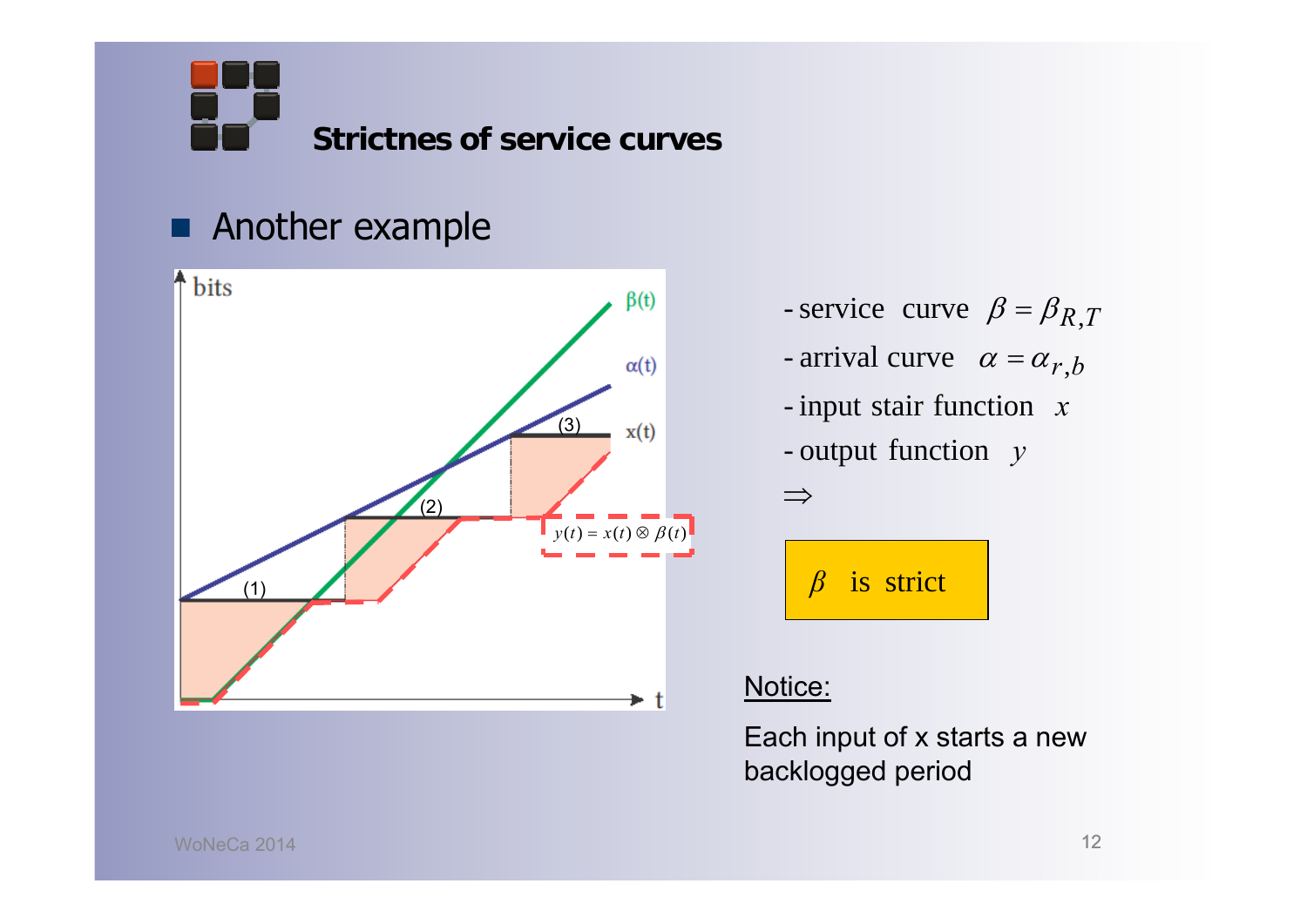#### Non-strict .



- service curve  $\beta = \beta_{R,T}$  $\beta = \beta$
- arrival curve  $\alpha = \alpha_{r,b}$  $\alpha = \alpha$
- -input stair function *x*
- output function *y*

 $\Rightarrow$ 

is non -strict *β*

#### Notice:

Input (3) of *x* starts inside the backlogged period u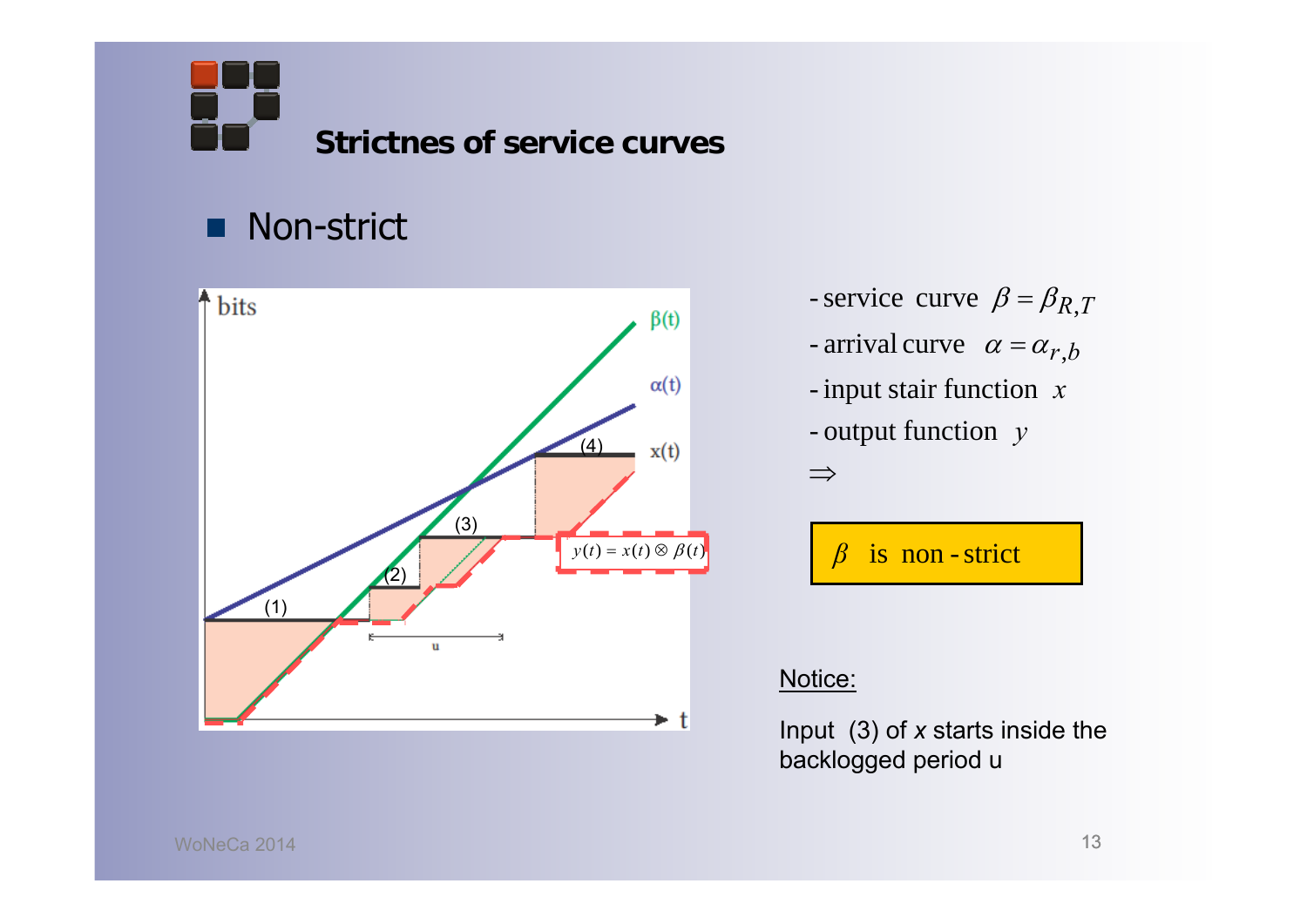#### Remark:

- Any strict service curve is a service curve
- being strict or non-strict depends on service curve **and** input *x* (in each case verifying is required)
- hope: at least in case of token bucket similar input functions with rate-latency service curves decision is easier  $\Rightarrow$

#### Theorem:

arrival curve  $\alpha_{r,b}$  with  $r < R$  and  $T > 0$ .  $\beta_{R,T}$  can not be strict, if the input  $x(t)$  is a strictly Given a sytem with rate - latency service curve  $\beta_{R,T}$  (worst case scenario) and token bucket

 $[f$  strictly increasing  $\Leftrightarrow \forall a, b$  with  $a < b : f(a) < f(b)$ ]

#### Remark:

increasing function.<br>
[*f* strictly increasing  $\Leftrightarrow$ <br>
<u>Remark:</u><br>
Unfortunately, if inpo Unfortunately, if input *x* is not strictly increasing - one can <u>not </u>follow that  $\pmb{\beta}_{\rm\scriptscriptstyle R,T}^{}$  is strict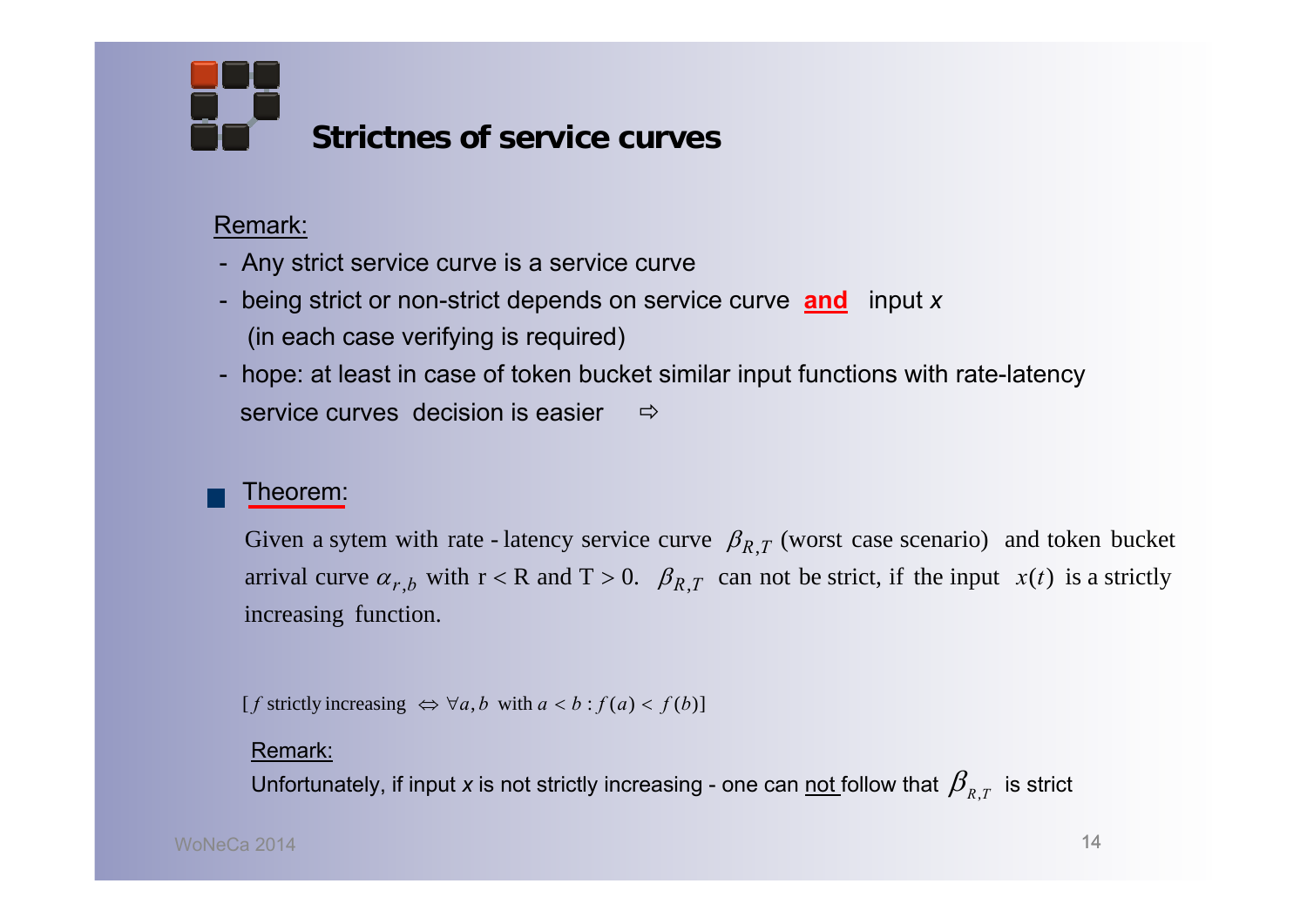15 **Examples of strictnes & non-strictness** WoNeCa 2014 $\mathsf T$ t $V_{\parallel}$  $\overline{2}$ 4 $\bm{0}$ 246 5 10 x 10 20**T**x' $\overline{\mathcal{L}}$  $\left\{ \right\}$  $\int$  $non-strict(x')$ - service curve  $\beta_{R,T}$   $\begin{cases} \frac{\text{strict}}{\text{non}}(x) \\ \text{non} - \text{strict} \end{cases}$ - arrival curve  $\alpha_{r,b}$ - output *y*  $-$  input  $x$  or  $x'$  $\beta_{\text{RT}}$  $\frac{\text{strict}}{\text{max}}$  (x) 8168  $x \lq \otimes \ \beta_{_{R,T}}$ T12 TT. $\mathcal{L}$  . . .  $x \otimes \overline{\beta}_{R,T}$  $\overline{\mathcal{L}}$  $\overline{\phantom{a}}$  $=\{1,5t+5 : t \leq$  $\left\lceil 0 \right\rceil$ 0  $:t \leq 0$ 20 : else  $x := \{1, 5t + 5 : t \le 10\}$  $\overline{\mathcal{L}}$   $\left\{ \right.$  $\sqrt{ }$  $+2.5 : t \leq$  $\leq$  $=$ 10 : else  $0,75t+2,5 : t \leq 10$ 0 :  $t \leq 0$  $t := \{0.75t + 2.5 : t$ *t x*  $\alpha_{r,b} = 1,5t+5$   $\beta_{R,T} = 2(t-2)^{+}$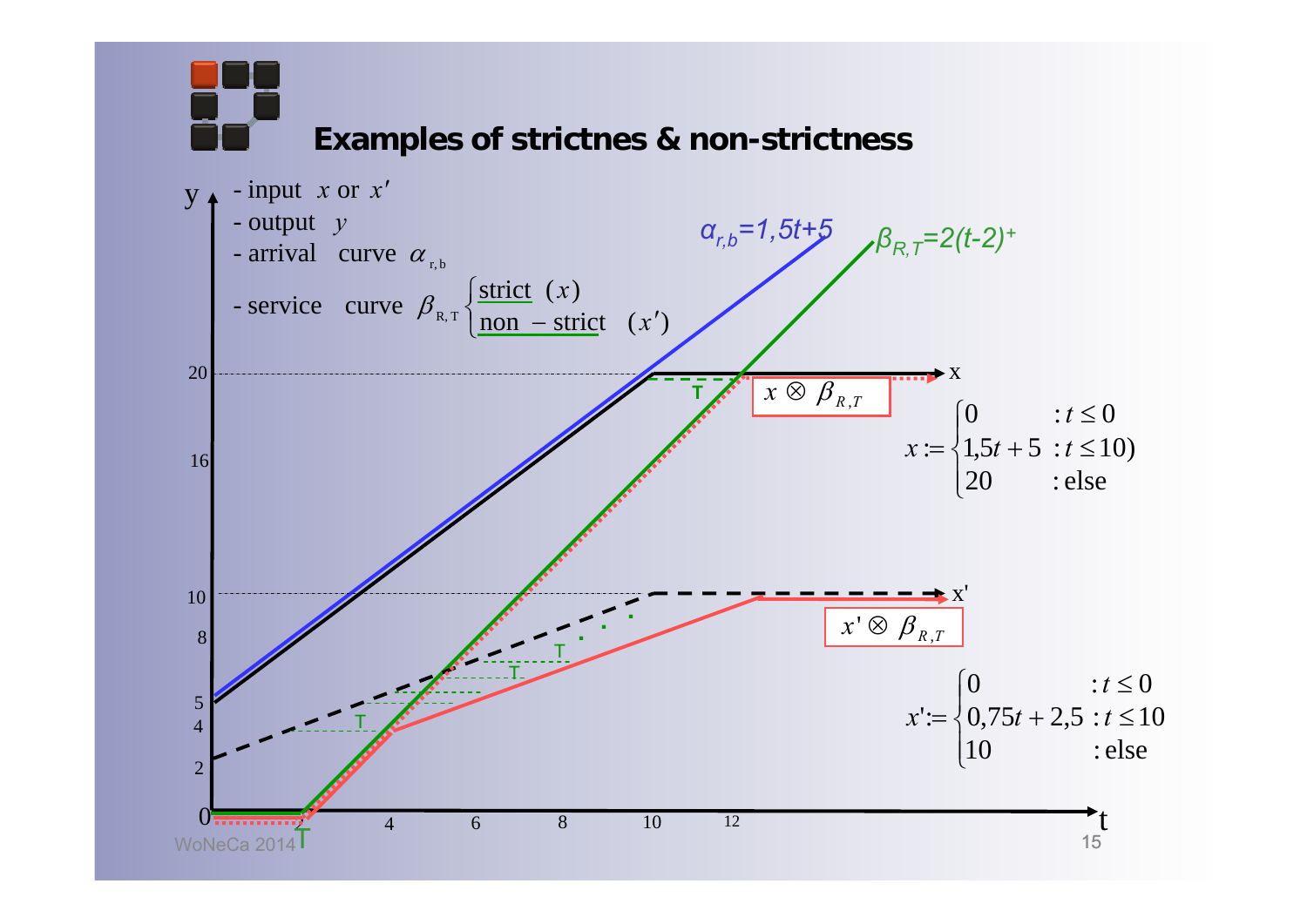

Obviously, all input functions x causes a strict service curve  $\beta_{\rm R,T}$  with

$$
x := \begin{cases} mt + n & t : t \leq t' \\ constant & : else \end{cases}
$$



- or at brink of triangle 0bP - constant part of x starts within
- curve y= $R \cdot t$  $-$  P is intersection of  $\alpha_{\rm r,b}$  with

t

 $\cdots$  or multiple pattern of this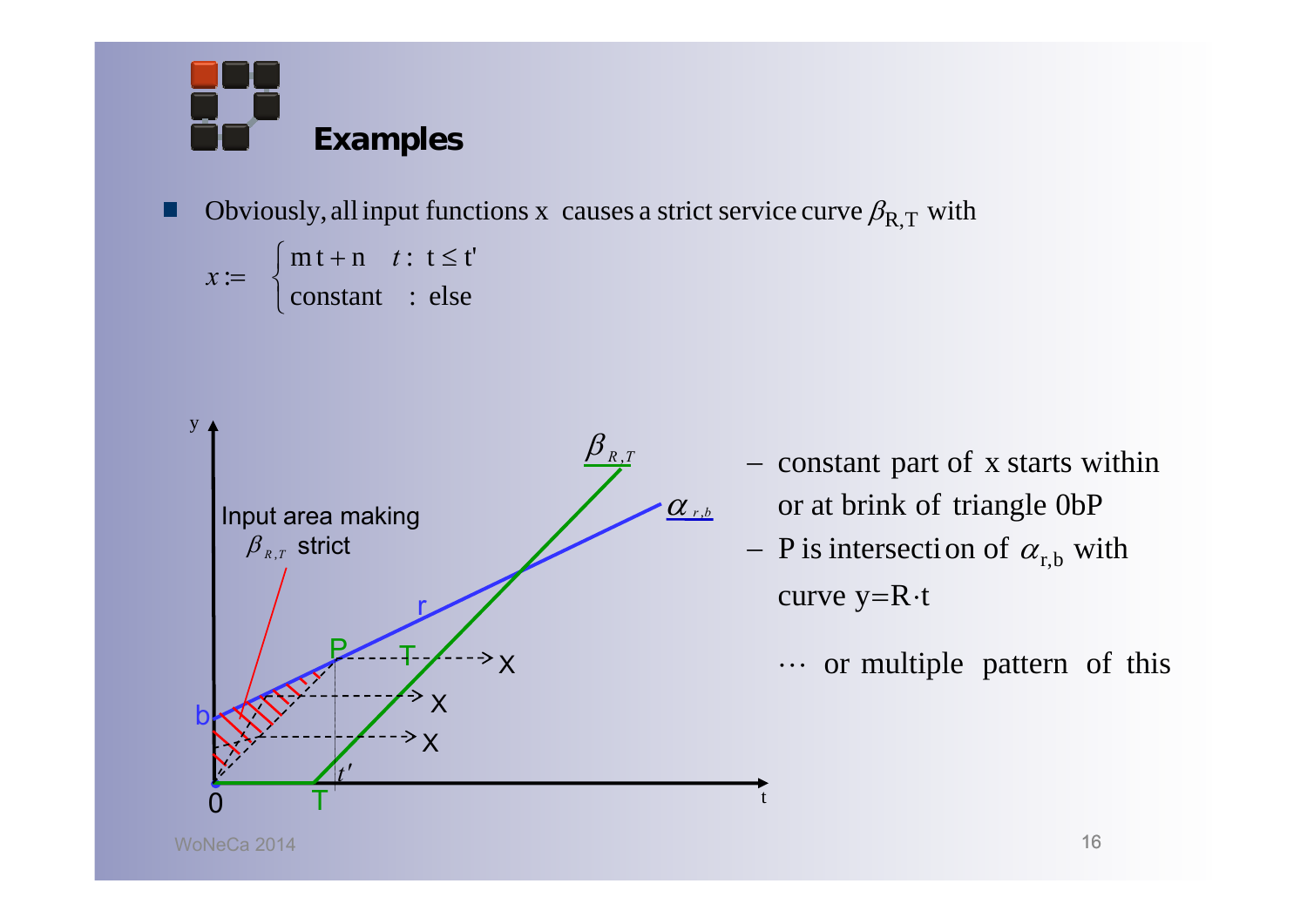**Examples**



 $u_b$  – begin of backlogged period  $u$ *u*<sub>e</sub> – end of backlogged period *u*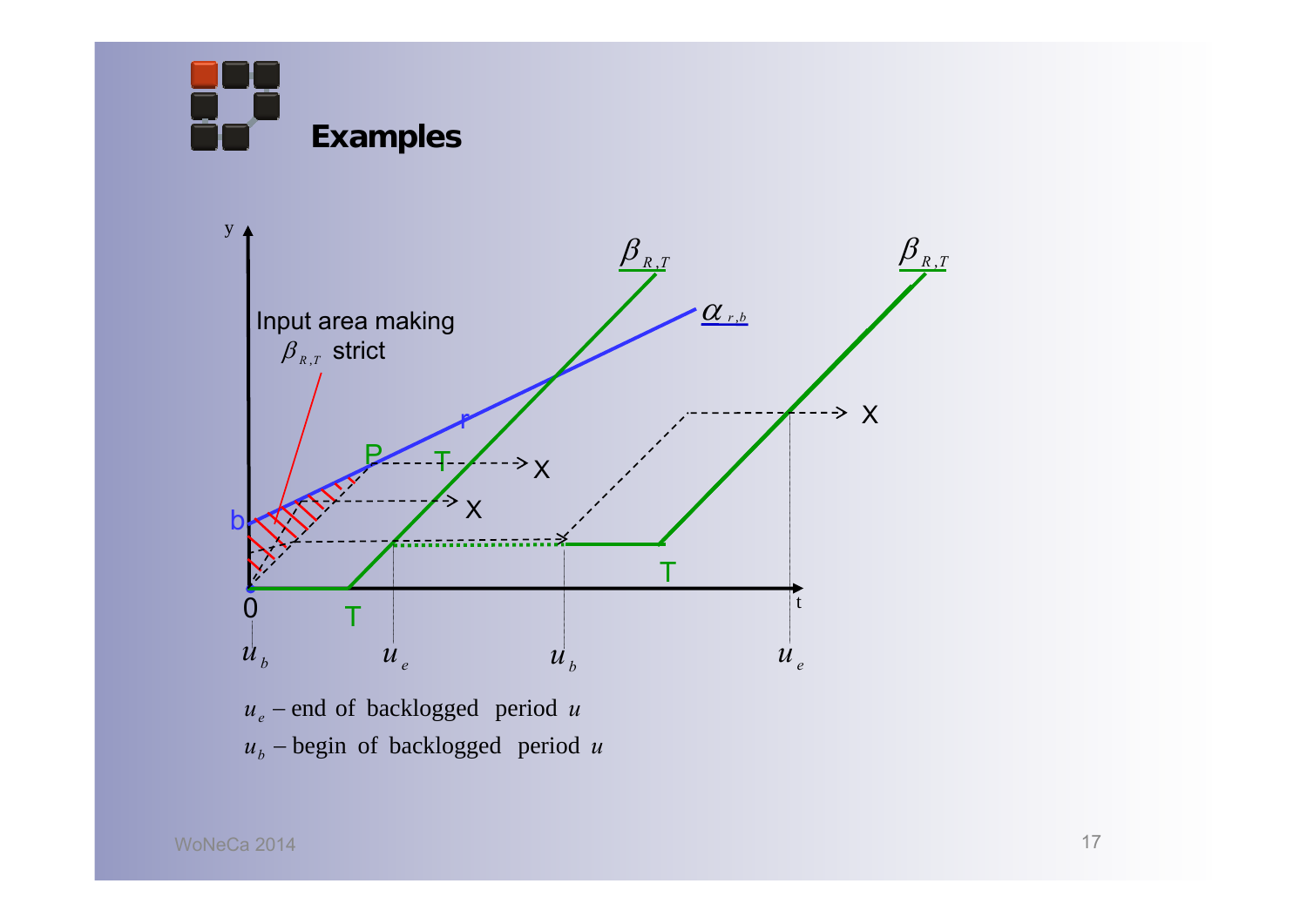**Example: Service curve for left-over flow**

Theorem (Blind):

 $\beta_1(t) = [\beta_{a \text{g} \text{g} \text{g} \text{f} \text{f}}(t) - \alpha_2(t)]^{\text{T}} \cdot 1_{t>0}$ 

**ls true for Blind multiplexing only if service** curve βaggr(t) is **strict** !

#### Example:

Blind – complete unknown arbitration between two flows  $\Rightarrow$ 

worst case for flow 1: preemptive priority schedule in favour of flow 2:

flow 1 = 'low'  $:= x_{\scriptscriptstyle\perp}$  flow 2 = 'high'  $:= x_{\scriptscriptstyle\emph{h}}$ flow  $1 = 'low' := x_i$ 

$$
x_{t} := \begin{cases} 0 & \text{if } t \leq 0 \\ 0.5t + 2 & \text{if } t \leq 10 \\ 7 & \text{if } t \leq 10 \end{cases} \qquad x_{h} := \begin{cases} 0 & \text{if } t \leq 0 \\ t + 3 & \text{if } t \leq 10 \\ 13 & \text{if } t \leq 10 \end{cases}
$$

$$
\Rightarrow \text{ the aggregated input } x = x_t + x_h = \begin{cases} 0 & \text{if } t \le 0 \\ 1.5t + 5 & \text{if } t \le 10 \\ 20 & \text{else} \end{cases}
$$

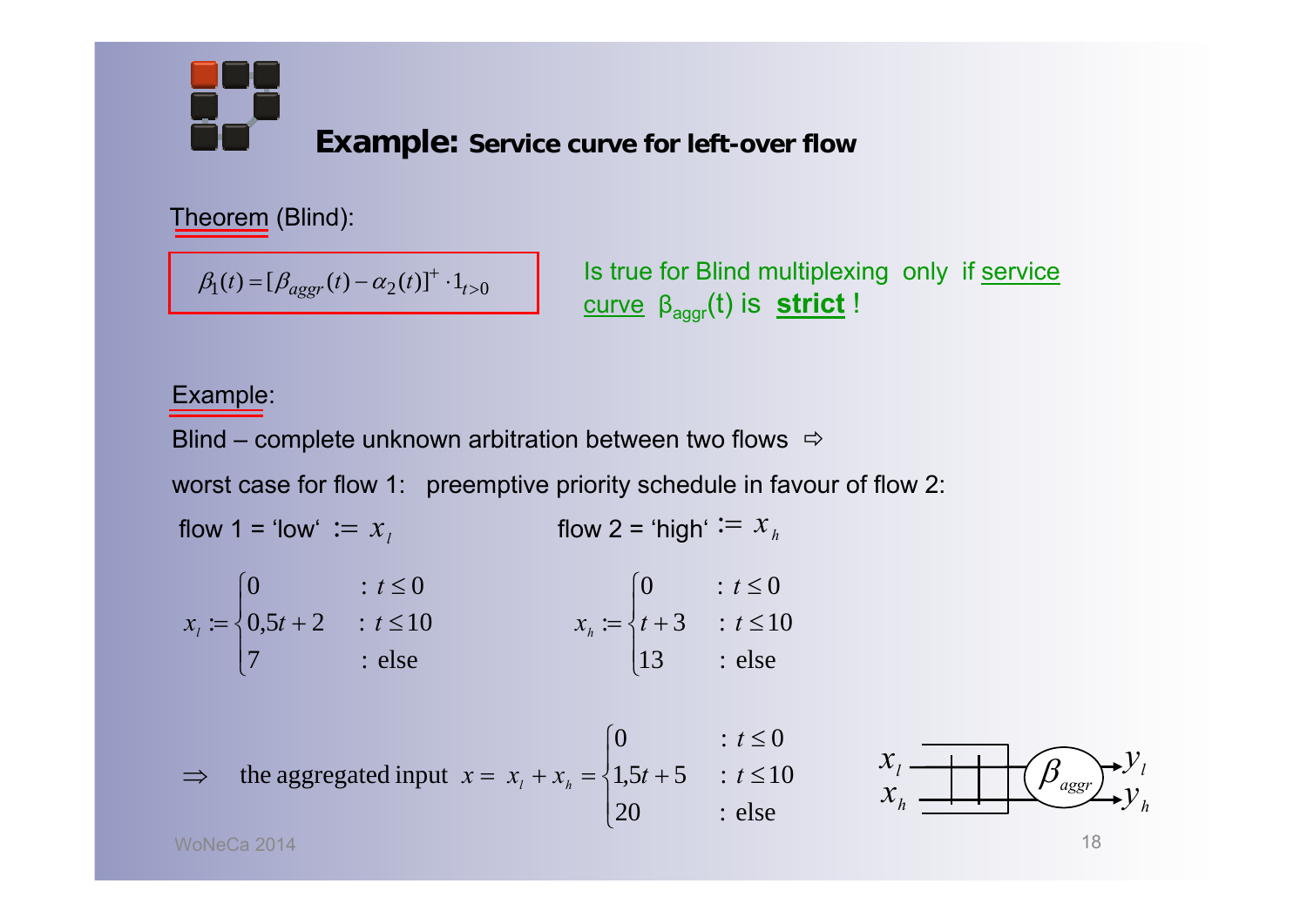

Again: - Arrivalcurve  $\alpha_{r,b} := 1.5t + 5$  if  $t > 0$ , zero else

- Aggregated service curve  $\beta_{aggr} = \beta_{R,T} := 2(t-2)^+$ 

 $\Rightarrow$   $\beta_{aggr}$  (in connection with aggregated input  $x = x_l + x_h$ ) is strict.

 $\beta_{\text{low}}(t) = [\beta_{\text{aggr}}(t) - \alpha_{\text{h}}(t)]^+ = [2(t-2) - (t+3)]^+ = [t-7]^+$  is service curve of  $x_t$ . Be arrival curve of  $x_h : \alpha_h = t + 3$  As per Theorem (Blind)  $\Rightarrow$ 

$$
\Rightarrow \text{ for any low- priority output } y_l: \quad y_l \ge (x_l \otimes \beta_l)(t) = \begin{cases} (t-7)^+ & : t \le 11 \\ 2 + 0.5(t-7)^+ & : 11 < t \le 17 \\ 7 & : \text{else} \end{cases}
$$

| $\Rightarrow$ $y_l$ is lower bounded by $(t-7)^+$ |                                    | if $t \in [0,11]$ |
|---------------------------------------------------|------------------------------------|-------------------|
|                                                   | by $2+0.5(t-7)$ if $t \in [11,17]$ |                   |
|                                                   | and by 7 if $t \ge 17$ .           |                   |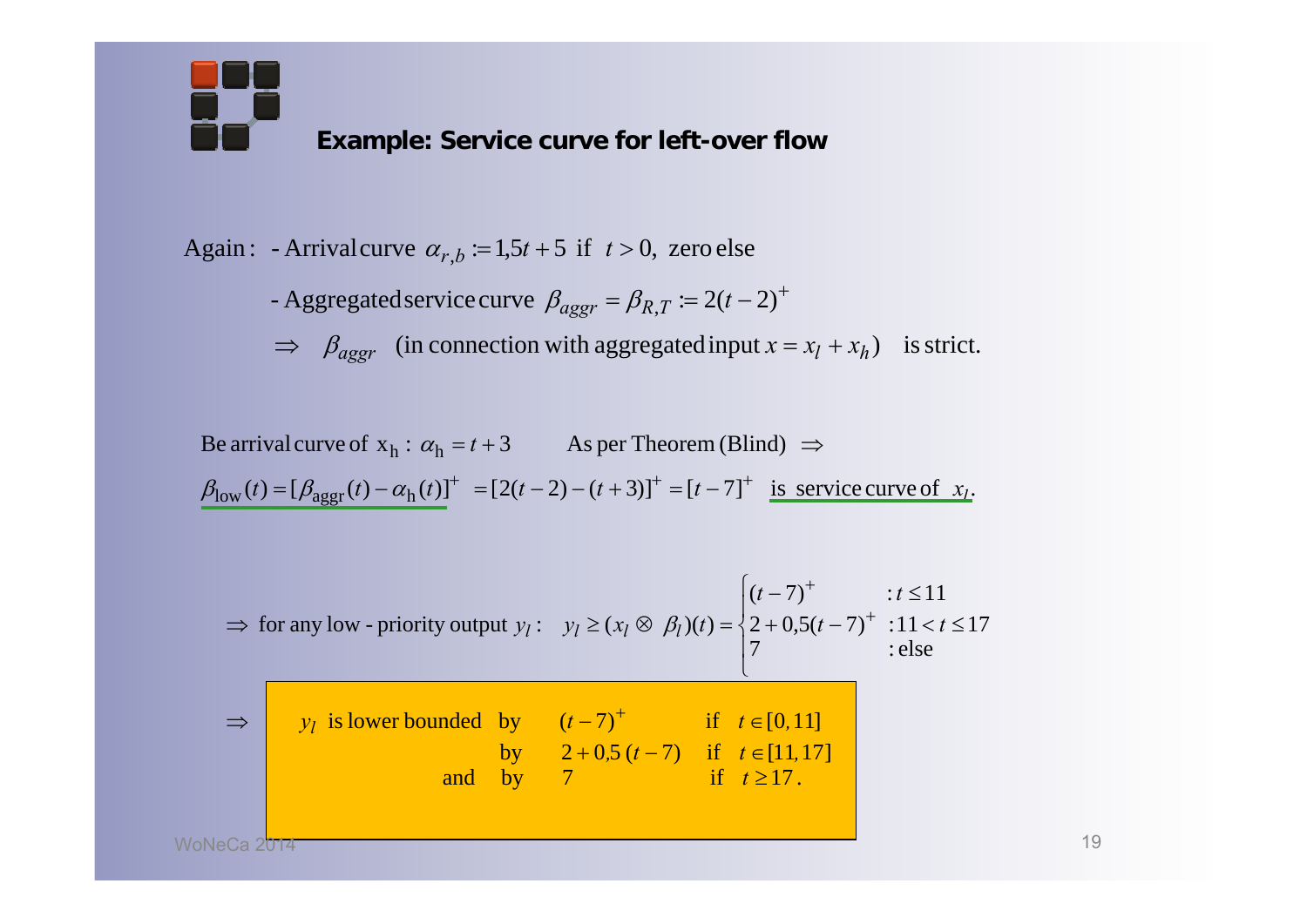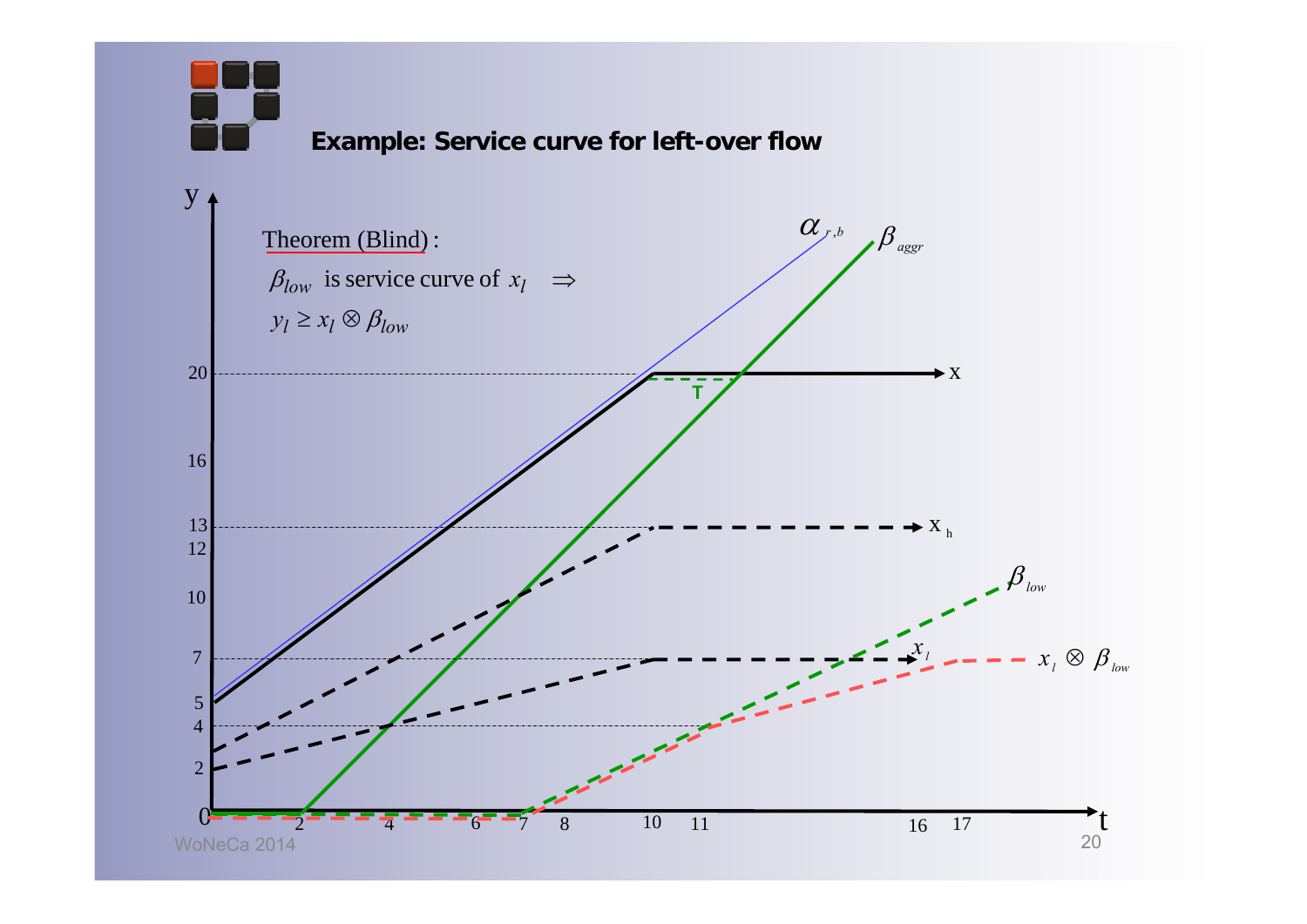

#### Remark:



Theorem (Blind) formulates sufficient conditions only :

service curve for flow  $x_{\hat{l}}$  or not - depending on  $x_{\hat{l}}$ *t*if  $\beta_{aggr}$  is non - strict  $\Rightarrow \beta_{low}(t) := [\beta_{aggr}(t) - \alpha_{h}(t)]^+$  can be both, a

#### Therefore :

in case of aggregate scheduling ? Can we bypass the question of strictness or non -strictness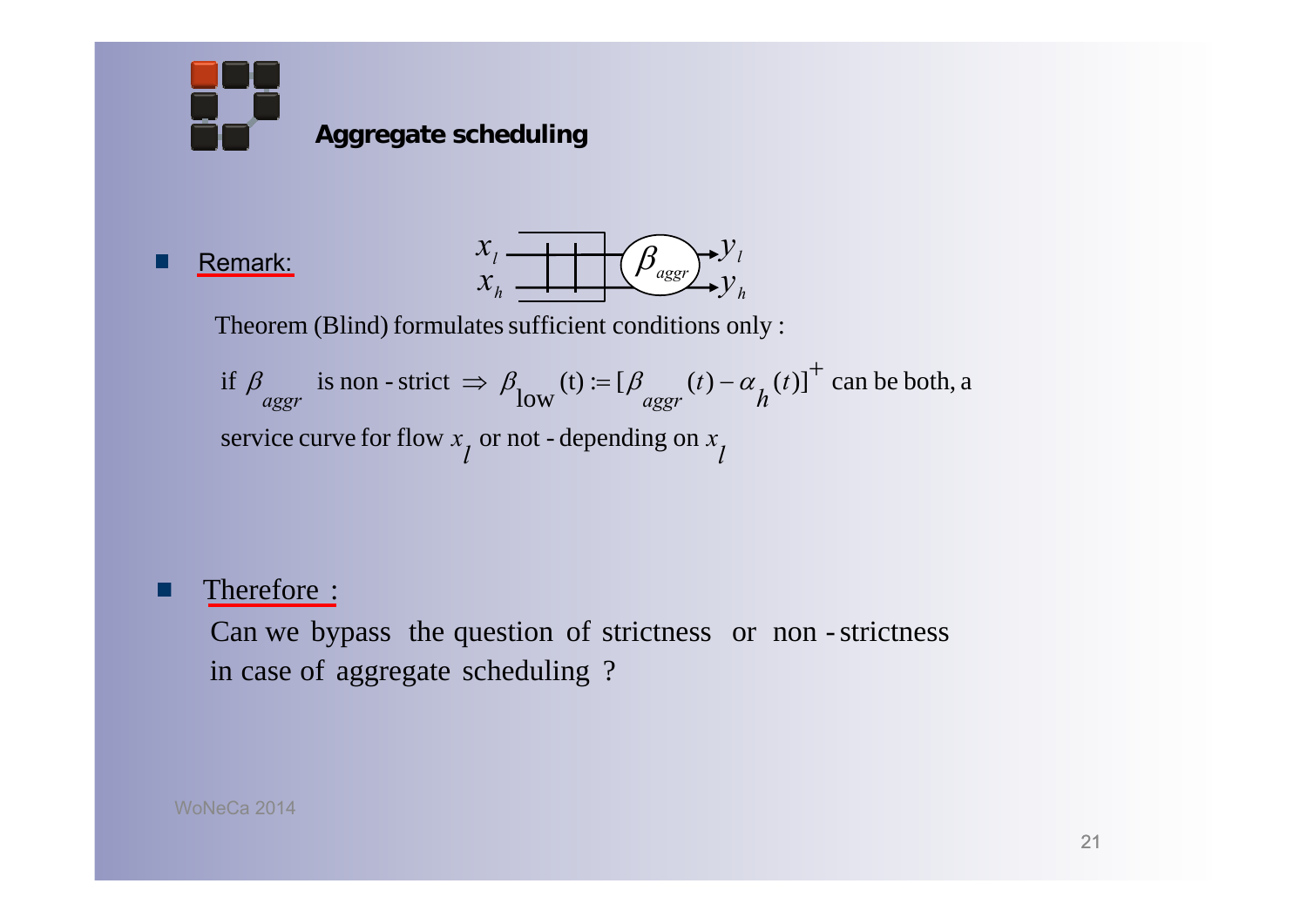**Aggregate scheduling**

Trials to bypass question of strictness or non-strictness П in case of aggregate scheduling



### Statement 1:

If  $\beta_1(t) := [\beta_{aggr}(t) - K]^+$  wide-senseincreasing, then  $\beta_1$  is a service curve for  $x_1$ .  $\beta_{aggr}$  - the service curve of x and flow  $x_2$  is bounded by  $K > 0$ . the flows,  $x = x_1 + x_2$  the aggregated input, and  $y = y_1 + y_2$  the aggregated output, Given a node serving the flows  $x_1$  and  $x_2$  again with unknown arbitration between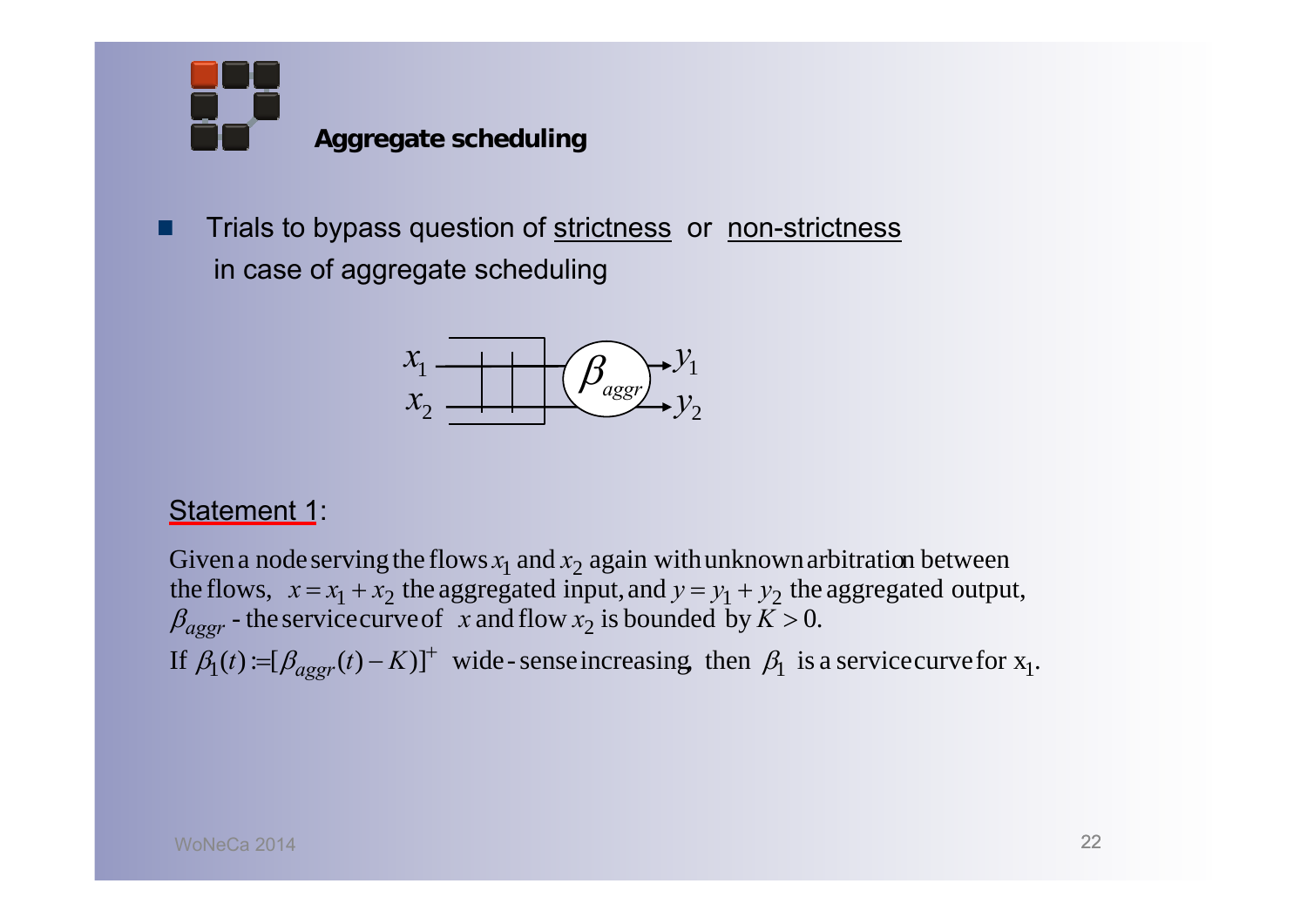**Aggregate scheduling**





#### Statement 2:

 $=$   $\left( D$   $\right)$   $\beta_1(t) := [(\beta_{aggr} - \alpha_2)(t)]^{\dagger}$  is a service curve for  $x_1$  but  $\beta_{\rm aggr}$  is not strict, so you can't reason



 $x_2$  is  $\alpha_2$  – smooth  $X = X_1 + X_2, \ \alpha = \alpha_1 + \alpha_2$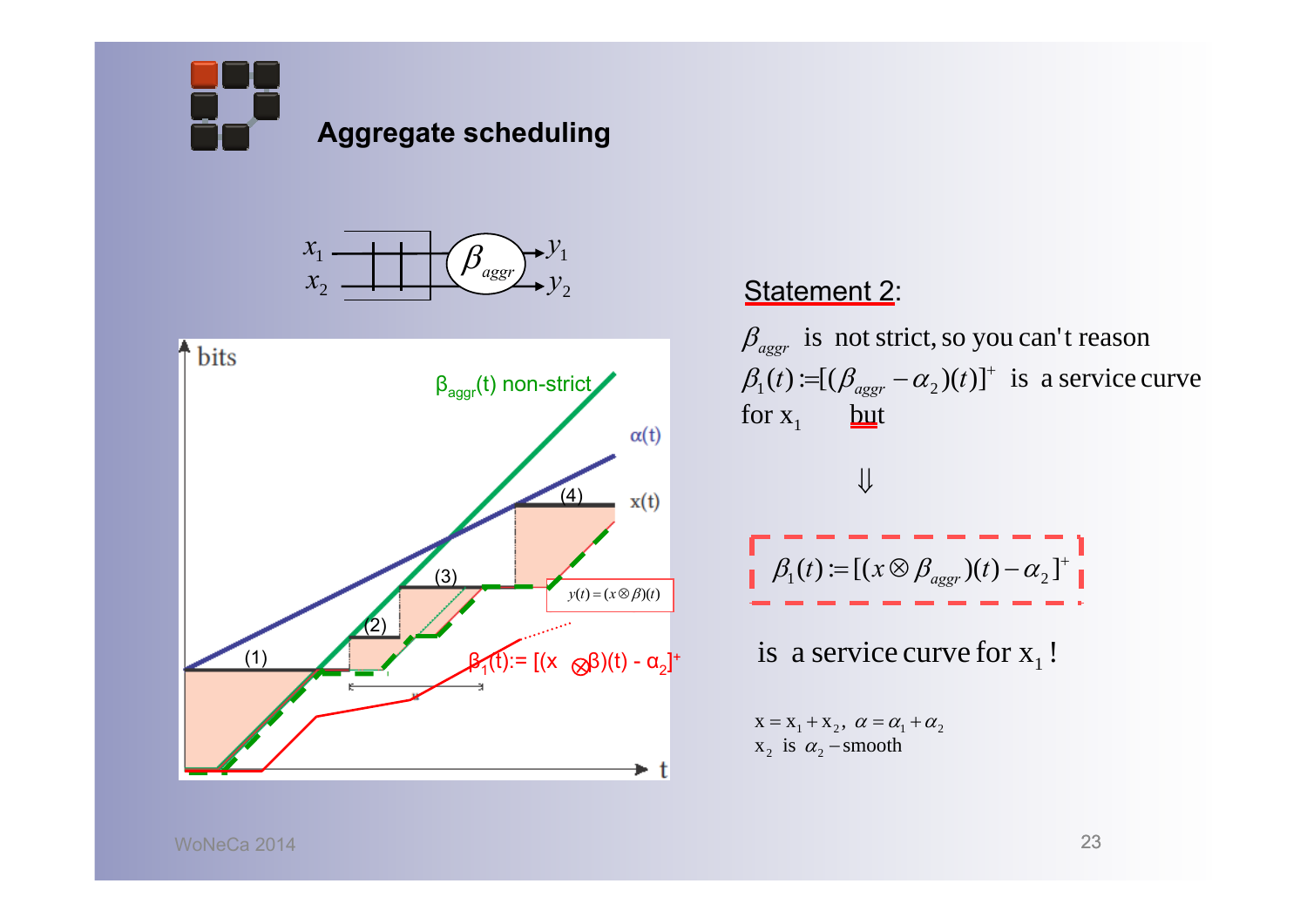

- Network Calculus QoS performance evaluation tool of aggregate multiplexing flows
- **Aggregate FIFO and Blind service** 
	- Strict & non-strict service
	- Strictness sufficient condition for service curvesof single individual flows within blind scheduling
- Strictness or non-strictness often not a unique feature of service curve per se